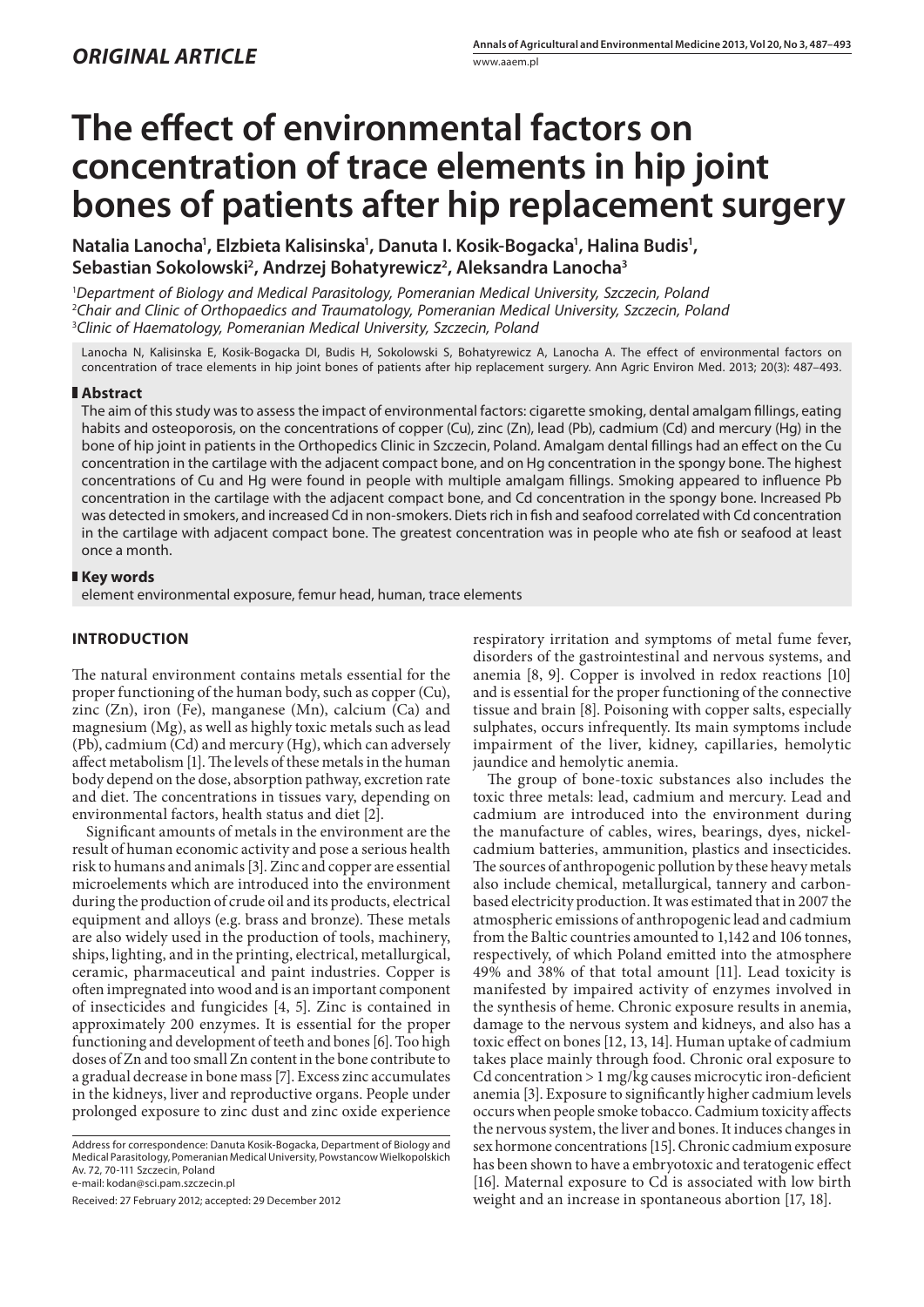Mercury is mainly used in the production of biocides, batteries, dental amalgam fillings, industrial electrolysis and in the extraction of gold, but most of this metal (in the form of Hg0 vapor) is emitted into the atmosphere during the production of electricity based on burning coal, lignite and crude oil [19]. It was estimated that in 2005 global atmospheric emissions of anthropogenic Hg equaled 1,930 tonnes, of which over 66% came from Asia, and about 8% each from Europe and North America [20]. Poland is one of the largest polluters in terms of mercury atmospheric emissions and Hg contamination of the Baltic Sea. In 2007, the total atmospheric mercury emissions in Poland were estimated at nearly 16 tonnes [21]. Mercury enters the body mainly with food products, generally fish and seafood, as well as amalgam dental fillings [22]. Mercury is a potent neurotoxin disrupting the functioning of the central and peripheral nervous systems, as well as having a nephrotoxic effect [23].

Bone, due to its characteristics and long recovery time, is one of tissues that reflects long-term exposure to metals and may serve as the basis of indirect assessment of environmental exposure [24, 25]. Importantly, there is no evidence whether the mobilization of bone stores could occur at a rate that could result in poisoning.

In our previous studies [24] it was shown that in the bones of the femur head, obtained from patients after hip replacement surgery, the concentrations of trace elements occurred in the following descending sequence Zn>Pb>Cu>Cd>Hg. In addition, it was found that the concentration of lead in the cartilage with adjacent compact bone was higher in men than in women [24]. In this study, the aim was to assess the effect of environmental factors: cigarette smoking, dental amalgam fillings, eating habits and osteoporosis, on the concentrations of Cu, Zn, Pb, Cd and Hg in the femur of the hip joint of patients in an Orthopedics Clinic in Szczecin, Poland.

# **MATERIALS AND METHODS**

**Patients.** The study group comprised 37 patients at the Chair and Clinic of Orthopedics and Traumatology of the Pomeranian Medical University in Szczecin: 24 women (age range 69.9 ± 10.76) and 13 men (age range: 58.6 ±13.1) who were examined between November 2007 – December 2009. The study included patients who had undergone arthroplasty of the femoral head. In most cases, the indication for this treatment was a degeneration of the left and/or right hip joint (15 and 19 patients, respectively), or fracture of the left femur (3 patients). The study was approved by the Bioethics Committee of the Pomeranian Medical University in Szczecin (KB-0080/62/09).

**Determination of zinc (Zn), copper (Cu), cadmium (Cd), lead (Pb) and mercury (Hg).** Preparation of bone tissue material for analysis and determination of Zn, Cu, Cd, Pb and Hg were carried out as described previously [24]. From the prepared bones 2 types of materials were obtained: cartilage with adjacent compact bone and spongy bone. Parts of the femoral head and neck were dried to a constant weight at 55°C and 105ºC. Concentrations of Cu, Zn, Pb and Cd were determined by atomic absorption spectrophotometry (ICP-AES) in inductively coupled argon plasma using a Perkin-Elmer Optima 2000 DV. Determination of total mercury

(THg) concentrations was performed by atomic absorption spectroscopy using an AMA 254 mercury analyzer.

**Statistical analysis.** Statistica 9.0. (StatSoft) software was used for the analysis. In order to determine compliance with the expected normal distribution of results, a Kolmogorov-Smirnov test with a Lilliefors correction  $(p<0.05)$  was used. In order to compare the impact of various environmental factors on the concentration of metals in the bone test, the Kruskal-Wallis test (KW) was used, and the Mann-Whitney U test (M-W U test) in the case of significant differences (p<0.05). In addition, the Spearman rank correlation coefficients between trace elements in the material and between the individual metals in two different parts of the hip joint (cartilage with compact bone, spongy bone) were determined. In order to determine a possible connection between the studied metals and the patients' age, the number of cigarettes smoked and the number of amalgam dental fillings, the Spearman rank correlation coefficient (rs) was calculated to determined its significance.

## **RESULTS**

Natalia Lanocha, Elzbieta Kalisinska, Danuta I. Kosik-Bogacka, Halina Budis, Sebastian Sokolowski, Andrzej Bohatyrewicz, Aleksandra Lanocha . The effect of environmental…

Analysis was performed to determine the possible effect of amalgam dental fillings, cigarette smoking, food preferences, as well as osteoporosis, on the concentration of metals in the femoral hip joint bones of patients. Statistical analysis included data obtained from surveys of patients from whom the bone samples were taken.

**Amalgam dental fillings and Cu, Zn and Hg in the cartilage with adjacent compact bone and in the spongy bone.** Analysis took into account only the concentrations of elements contained in dental amalgam fillings, i.e. Cu, Zn and Hg. Patients were divided into 3 groups, depending upon the number of dental amalgam fillings:

- AM0 patients with no amalgam fillings;
- AM1 patients having from one to three amalgam fillings;
- AM2 people with four to six amalgam fillings.

Table 1 provides information on the concentrations of these elements in bone material derived from the 3 groups of patients, and the significance of differences in metal concentrations in the corresponding materials, based on the Kruskal-Wallis test (p<0.05).

*Copper.* Comparison of concentrations in the 2 types of examined bone materials showed statistically confirmed differences in Cu concentration in the cartilage with adjacent compact bone between groups AM0 and AM2 (M-W U test  $=41.0$ ; p<0.04) and between AM0 and AM1 (M-W U test =12.0; p<0.01). The lowest average concentration of this metal was detected in AM1 and the greatest in AM2. There were also clear differences in the concentration of Cu in the spongy bone (M-W U test =14.0;  $p<0.01$ ). The lowest concentration of Cu was in group AM0; it was higher in AM1 and similar in AM2.

*Zinc.* The concentration of Zn in the cartilage with adjacent compact bone was 27% higher in AM2 compared to AM0, but these differences were not statistically significant.

*Mercury.* There was only a weak statistically significant difference in Hg concentration in the spongy bone (M-W U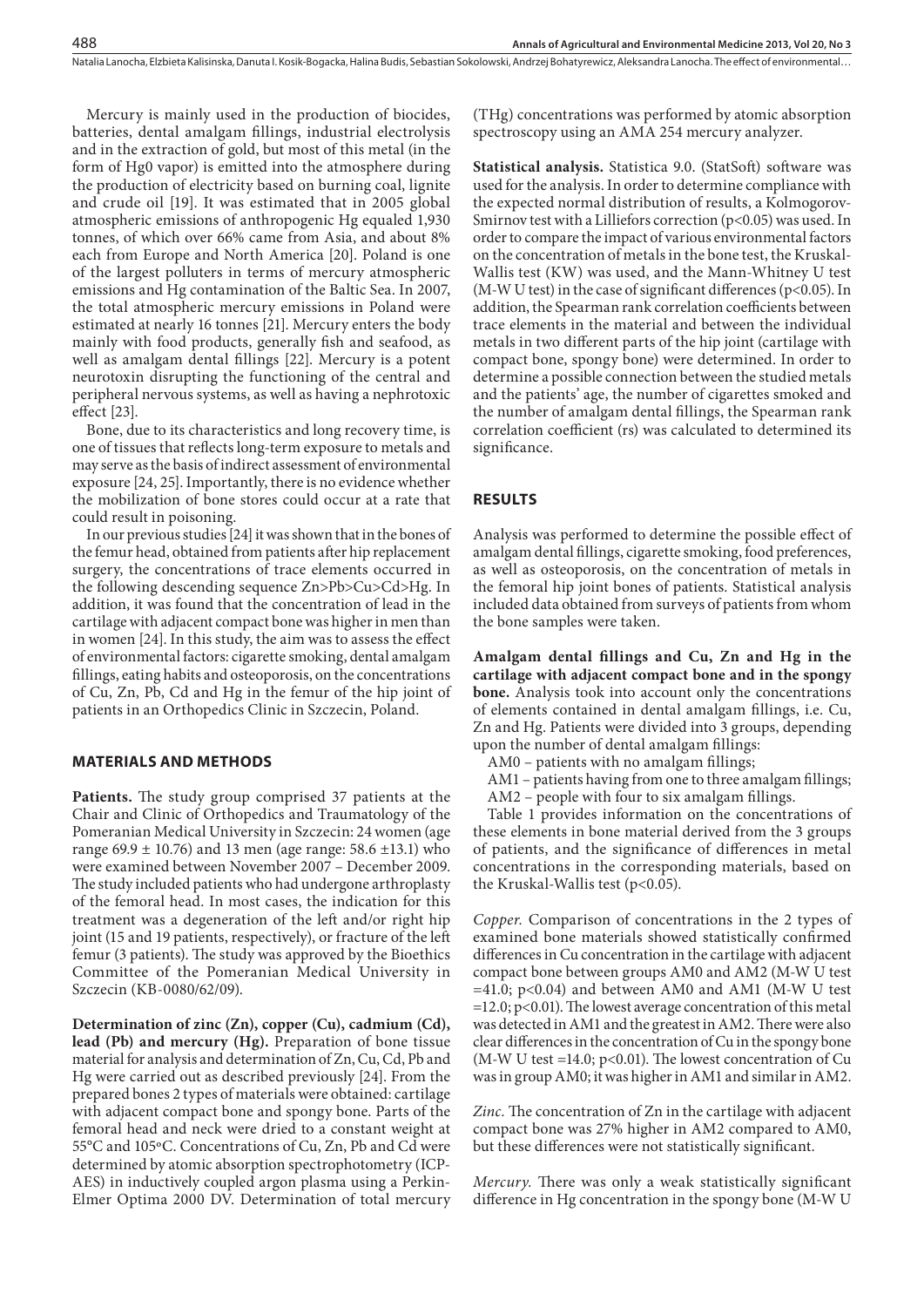Natalia Lanocha, Elzbieta Kalisinska, Danuta I. Kosik-Bogacka, Halina Budis, Sebastian Sokolowski, Andrzej Bohatyrewicz, Aleksandra Lanocha . The effect of environmental…

test =32.0; p<0.10) between AM0 and AM1, although in AM1 it was 100% greater. In AM0 and AM2 mercury concentration was similar (Tab. 1). The concentrations of this metal in the cartilage with adjacent compact bone increased across the groups: 0.0023 mg/kg dw in AM0, 0.0035 mg/kg dw in AM1; finally reaching 0.0040 mg/kg dw in AM2 group, although the differences were not statistically significant.

**Table 1.** Concentrations of copper (Cu), zinc (Zn) and mercury (Hg) (in mg/kg dry weight) in 3 groups of patients with a variable number of dental amalgam fillings.

| Group of patients        | Parameter                          | Cu                                               | Zn                                              | Pb                                                      |  |  |
|--------------------------|------------------------------------|--------------------------------------------------|-------------------------------------------------|---------------------------------------------------------|--|--|
| <b>CACB</b>              |                                    |                                                  |                                                 |                                                         |  |  |
| AM0<br>$n = 25$          | AM±SD<br>Med<br>range<br><b>CV</b> | $0.76 \pm 0.30$<br>0.75<br>$0.33 - 1.77$<br>40.0 | $86.0 \pm 16.6$<br>85.3<br>54.3-130.9<br>19.4   | $0.0028 \pm 0.0015$<br>0.0023<br>0.0010-0.0015<br>53.8  |  |  |
| AM1<br>$n=5$             | AM±SD<br>Med<br>range<br>CV        | $0.37 + 0.17$<br>0.28<br>$0.20 - 0.63$<br>47.7   | 73.7±15.7<br>67.5<br>57.9-91.8<br>21.3          | $0.0029 \pm 0.0018$<br>0.0035<br>0.0010-0.0049<br>61.1  |  |  |
| AM <sub>2</sub><br>$n=7$ | AM±SD<br>Med<br>range<br>CV        | $1.20 \pm 0.47$<br>1.40<br>0.49-1.78<br>38.9     | $106.8 \pm 34.2$<br>108.4<br>66.8-163.8<br>32.0 | $0.0046 \pm 0.0037$<br>0.0040<br>0.0010-0.0123<br>80.1  |  |  |
| <b>Total</b>             | AM±SD<br>Med<br>range<br>CV        | $0.79 + 0.40$<br>0.74<br>$0.20 - 1.78$<br>50.60  | 88.29±22.52<br>85.68<br>54.28-163.86<br>25.50   | $0.527 \pm 0.204$<br>0.496<br>0.285-1.440<br>38.70      |  |  |
|                          |                                    | <b>SB</b>                                        |                                                 |                                                         |  |  |
| AM0<br>$n = 25$          | $AM+SD$<br>Med<br>range<br>CV      | $0.36 \pm 0.14$<br>0.38<br>$0.18 - 0.50$<br>37.6 | $85.5 \pm 14.0$<br>80.0<br>55.5-114.3<br>16.3   | $0.0020 \pm 0.0013$<br>0.0017<br>0.0002-0.0057<br>65.4  |  |  |
| AM1<br>$n=5$             | AM±SD<br>Med<br>range<br>CV        | $0.74 \pm 0.37$<br>0.68<br>$0.36 - 1.90$<br>50.2 | $82.3 + 45.3$<br>72.8<br>49.5-160.5<br>55.1     | $0.0034 \pm 0.0018$<br>0.0034<br>0.0015-0.0060<br>53.9  |  |  |
| AM <sub>2</sub><br>$n=7$ | AM±SD<br>Med<br>range<br>CV        | $0.64 \pm 0.30$<br>0.64<br>$0.23 - 1.07$<br>46.5 | 75.2±23.0<br>76.7<br>44.2-100.3<br>30.5         | $0.0020 \pm 0.0006$<br>0.0018<br>0.0011-0.0030<br>28.9  |  |  |
| <b>Total</b>             | $AM+SD$<br>Med<br>range<br>CV      | $0.67 + 0.36$<br>0.58<br>$0.18 - 1.89$<br>53.00  | 83.10±21.48<br>79.36<br>44.23-160.50<br>25.90   | $0.0022 \pm 0.0013$<br>0.0018<br>0.0002-0.0060<br>61.60 |  |  |
| Significance of K-W      |                                    |                                                  |                                                 |                                                         |  |  |
| CACB                     |                                    | p<0.05                                           | NS                                              | NS                                                      |  |  |
| <b>SB</b>                |                                    | p<0.05                                           | <b>NS</b>                                       | <b>NS</b>                                               |  |  |

AM – arithmetic mean; SD – standard deviation; CV – coefficient of variation in percent; AM0 – no amalgams; AM1 – 1–3 amalgam; AM2 – 4–6 amalgam; CACB – cartilage with adjacent compact bone; SB – spongy bone; KW – Kruskal-Wallis test; NS – difference non-significant.

**Cigarette smoking and the concentration of metals in the examined materials.** Table 2 shows the concentration of highly toxic metals present in cigarette smoke (Pb and Cd) in the 2 examined bone materials obtained from non-smokers (NONS) and smokers (S). Three groups were established: NONS – non-smokers (n=15); S<20 – smokers of up to 20 cigarettes per day (n=15) and S>20, smoking more than 20 cigarettes per day (n=7), but comparisons were also performed between NONS and total S (n = 22).

*Lead and cadmium.* Statistically confirmed differences in Pb concentration in the cartilage with adjacent compact bone,

| <b>Table 2.</b> The concentrations of lead (Pb) and cadmium (Cd) (mg/kg dry |
|-----------------------------------------------------------------------------|
| weight) in smokers and non-smokers among examined patients.                 |

| Group of patients |                            |                                                                                                                                                                                                                                                                                                                                                                                                                                                                       |                            |  |  |  |
|-------------------|----------------------------|-----------------------------------------------------------------------------------------------------------------------------------------------------------------------------------------------------------------------------------------------------------------------------------------------------------------------------------------------------------------------------------------------------------------------------------------------------------------------|----------------------------|--|--|--|
|                   |                            |                                                                                                                                                                                                                                                                                                                                                                                                                                                                       |                            |  |  |  |
|                   |                            | Parameter<br>Pb<br>Cd<br><b>CACB</b><br>AM±SD<br>$0.467 \pm 0.123$<br>$0.024 \pm 0.035$<br>Med<br>0.431<br>0.024<br>0.309-0.715<br>$0.002 - 0.151$<br>range<br>CV<br>26.3<br>121.1<br>AM±SD<br>$0.555 \pm 0.284$<br>$0.022 \pm 0.012$<br>Med<br>0.496<br>0.027<br>0.285-1.440<br>0.001-0.036<br>range<br>CV<br>51.2<br>52.6<br>AM±SD<br>$0.593 \pm 0.098$<br>$0.030 \pm 0.031$<br>Med<br>0.586<br>0.028<br>0.446-0.736<br>0.002-0.093<br>range<br>CV<br>16.5<br>102.8 |                            |  |  |  |
|                   |                            |                                                                                                                                                                                                                                                                                                                                                                                                                                                                       |                            |  |  |  |
| <b>NONS</b>       |                            |                                                                                                                                                                                                                                                                                                                                                                                                                                                                       |                            |  |  |  |
| $n = 15$          |                            |                                                                                                                                                                                                                                                                                                                                                                                                                                                                       |                            |  |  |  |
|                   |                            |                                                                                                                                                                                                                                                                                                                                                                                                                                                                       |                            |  |  |  |
|                   |                            |                                                                                                                                                                                                                                                                                                                                                                                                                                                                       |                            |  |  |  |
| S<20              |                            |                                                                                                                                                                                                                                                                                                                                                                                                                                                                       |                            |  |  |  |
| $n = 15$          |                            |                                                                                                                                                                                                                                                                                                                                                                                                                                                                       |                            |  |  |  |
|                   |                            |                                                                                                                                                                                                                                                                                                                                                                                                                                                                       |                            |  |  |  |
|                   |                            |                                                                                                                                                                                                                                                                                                                                                                                                                                                                       |                            |  |  |  |
| S > 20            |                            |                                                                                                                                                                                                                                                                                                                                                                                                                                                                       |                            |  |  |  |
| $n=7$             |                            |                                                                                                                                                                                                                                                                                                                                                                                                                                                                       |                            |  |  |  |
|                   |                            |                                                                                                                                                                                                                                                                                                                                                                                                                                                                       |                            |  |  |  |
|                   | AM±SD                      | $0.567 \pm 0.239$                                                                                                                                                                                                                                                                                                                                                                                                                                                     | $0.025 \pm 0.020$          |  |  |  |
| TS                | Med                        | 0.512                                                                                                                                                                                                                                                                                                                                                                                                                                                                 | 0.027                      |  |  |  |
| $n = 22$          | range                      | 0.285-1.440                                                                                                                                                                                                                                                                                                                                                                                                                                                           | 0.001-0.093                |  |  |  |
|                   | CV                         | 42.1                                                                                                                                                                                                                                                                                                                                                                                                                                                                  | 79.3                       |  |  |  |
|                   | AM±SD                      | $0.527 \pm 0.204$                                                                                                                                                                                                                                                                                                                                                                                                                                                     | $0.031 \pm 0.204$          |  |  |  |
|                   | Med                        | 0.496                                                                                                                                                                                                                                                                                                                                                                                                                                                                 | 0.021                      |  |  |  |
| Total             | range                      | 0.285-1.440                                                                                                                                                                                                                                                                                                                                                                                                                                                           | $0.001 - 0.151$            |  |  |  |
|                   | CV                         | 38.70                                                                                                                                                                                                                                                                                                                                                                                                                                                                 | 100.50                     |  |  |  |
|                   | <b>SB</b>                  |                                                                                                                                                                                                                                                                                                                                                                                                                                                                       |                            |  |  |  |
|                   | AM±SD                      | $0.529 \pm 0.168$                                                                                                                                                                                                                                                                                                                                                                                                                                                     | $0.024 \pm 0.013$          |  |  |  |
| <b>NONS</b>       | Med                        | 0.481                                                                                                                                                                                                                                                                                                                                                                                                                                                                 | 0.025                      |  |  |  |
| $n = 15$          | range                      | 0.287-0.789                                                                                                                                                                                                                                                                                                                                                                                                                                                           | 0.002-0.052                |  |  |  |
|                   | CV                         | 31.8                                                                                                                                                                                                                                                                                                                                                                                                                                                                  | 52.7                       |  |  |  |
|                   | AM±SD                      |                                                                                                                                                                                                                                                                                                                                                                                                                                                                       |                            |  |  |  |
| S < 20            | Med                        | $0.473 \pm 0.099$<br>0.464                                                                                                                                                                                                                                                                                                                                                                                                                                            | $0.035 \pm 0.066$<br>0.014 |  |  |  |
| $n = 15$          |                            | 0.298-0.719                                                                                                                                                                                                                                                                                                                                                                                                                                                           | 0.001-0.269                |  |  |  |
|                   | range<br>CV                | 21.0                                                                                                                                                                                                                                                                                                                                                                                                                                                                  | 190.6                      |  |  |  |
|                   |                            |                                                                                                                                                                                                                                                                                                                                                                                                                                                                       |                            |  |  |  |
|                   | AM±SD                      | $0.498 \pm 0.167$                                                                                                                                                                                                                                                                                                                                                                                                                                                     | $0.019 \pm 0.014$          |  |  |  |
| S>20              | Med                        | 0.475                                                                                                                                                                                                                                                                                                                                                                                                                                                                 | 0.012                      |  |  |  |
| $n=7$             | range                      | 0.329-0.750                                                                                                                                                                                                                                                                                                                                                                                                                                                           | 0.002-0.040                |  |  |  |
|                   | CV                         | 33.6                                                                                                                                                                                                                                                                                                                                                                                                                                                                  | 71.9                       |  |  |  |
|                   | AM±SD                      | $0.481 \pm 0.121$                                                                                                                                                                                                                                                                                                                                                                                                                                                     | $0.030 \pm 0.055$          |  |  |  |
| <b>TS</b>         | Med                        | 0.481                                                                                                                                                                                                                                                                                                                                                                                                                                                                 | 0.022                      |  |  |  |
| $n = 22$          | range                      | 0.298-0.750                                                                                                                                                                                                                                                                                                                                                                                                                                                           | 0.001-0.269                |  |  |  |
|                   | CV                         | 25.2                                                                                                                                                                                                                                                                                                                                                                                                                                                                  | 184.9                      |  |  |  |
|                   | AM±SD                      | $0.500 \pm 0.142$                                                                                                                                                                                                                                                                                                                                                                                                                                                     | $0.028 \pm 0.040$          |  |  |  |
| <b>Total</b>      | Med                        | 0.500                                                                                                                                                                                                                                                                                                                                                                                                                                                                 | 0.023                      |  |  |  |
|                   | range                      | 0.287-0.789                                                                                                                                                                                                                                                                                                                                                                                                                                                           | 0.001-0.269                |  |  |  |
|                   | CV                         | 28.40                                                                                                                                                                                                                                                                                                                                                                                                                                                                 | 155.50                     |  |  |  |
|                   | <b>Significance of K-W</b> |                                                                                                                                                                                                                                                                                                                                                                                                                                                                       |                            |  |  |  |
| CACB              |                            | p<0.05                                                                                                                                                                                                                                                                                                                                                                                                                                                                | NS                         |  |  |  |
| <b>SB</b>         |                            | <b>NS</b>                                                                                                                                                                                                                                                                                                                                                                                                                                                             | <b>NS</b>                  |  |  |  |

AM – arithmetic mean; SD – standard deviation; CV – coefficient of variation in percent; NONS – non-smokers; S<20 and S>20 – less or more than 20 cigarettes per day; TS – total smokers; CACB – cartilage with adjacent compact bone; SB – spongy bone; KW – Kruskal-Wallis test; NS – difference non-significant

as shown by the Kruskal-Wallis test (p<0.05), were observed between S>20 and NONS (M-W U test =21; p<0.03). A more detailed statistical analysis of the cartilage with adjacent compact bone which compared pairs of the groups of patients (M-W U test) revealed differences in Pb concentration. The lowest concentration of this metal was detected in NONS and S<20, and the highest in S>20 which had a 35% higher concentration of Pb than NONS.

The maximum Cd concentration was recorded in the spongy bone of S (Tab. 2). In addition, in 2 S patients Cd concentration was at least 0.100 mg/kg dw. In NONS there were no such cases. Comparison of element concentrations between materials derived from NONS and S patients showed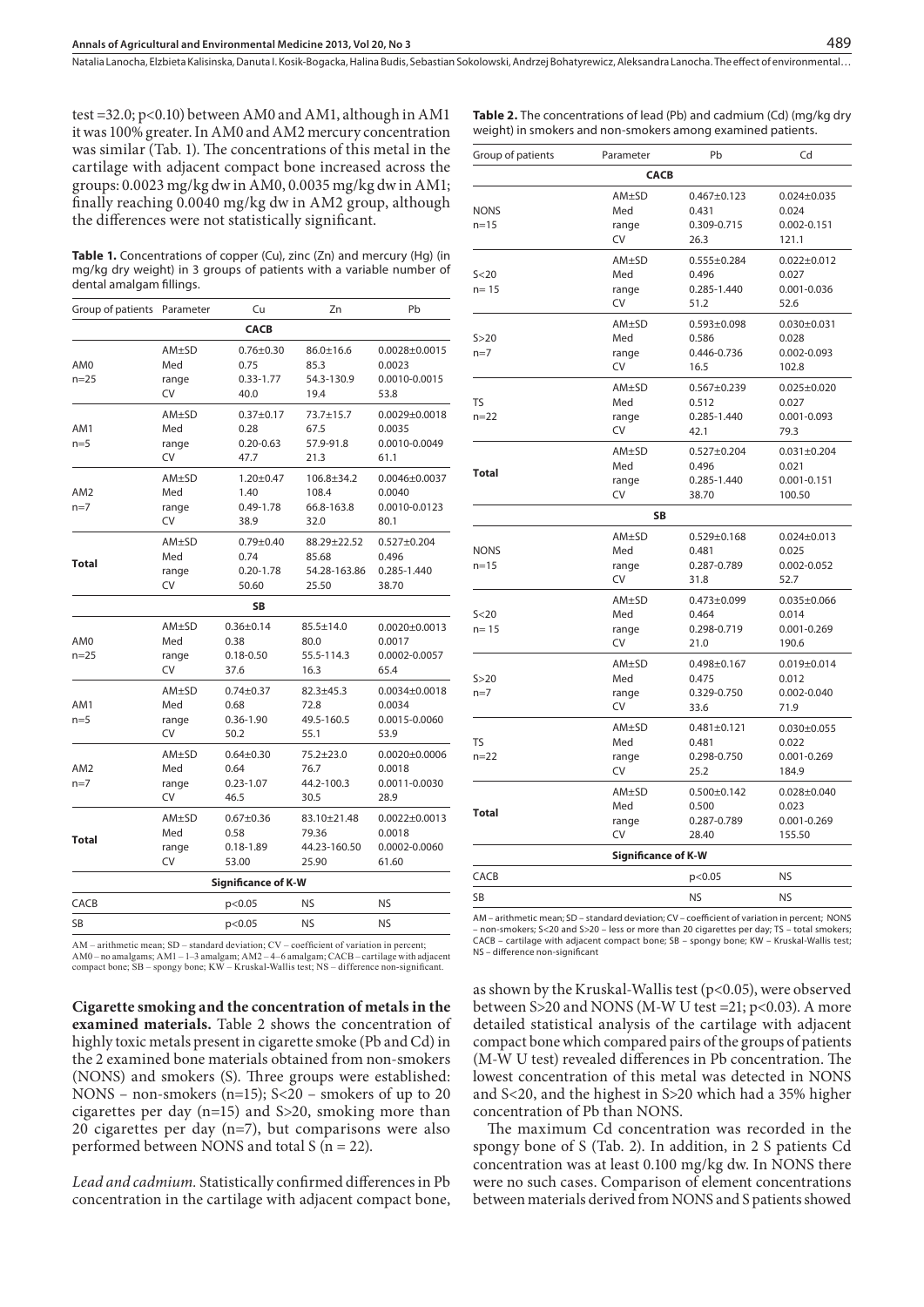Natalia Lanocha, Elzbieta Kalisinska, Danuta I. Kosik-Bogacka, Halina Budis, Sebastian Sokolowski, Andrzej Bohatyrewicz, Aleksandra Lanocha . The effect of environmental…

statistically weak differences between the concentration of Pb in the cartilage with adjacent compact bone (M-W U test =236.0;  $p<0.20$ ) and Cd in the spongy bone (M-W U test=123,0; p<0.20). The concentration of Pb in the cartilage with adjacent compact bone in S was about 16% higher than NONS, and in spongy bone Cd concentration of S was 11% lower than in NONS. There was no statistically significant correlation between the concentration of highly toxic elements in both types of bone material and the number of cigarettes smoked. Only the concentration of Pb in the cartilage with adjacent compact bone exhibited a weak relationship with the number of cigarettes smoked (rs=0.321; p<0.10).

#### **Diet and Cd, Pb and Hg in the examined bone materials.**

The survey of patients from whom the bone samples were taken included questions about eating habits which took into account the main sources of Hg and Cd in the human diet: fish and seafood. The bone material was divided into 3 groups:

R0 – bones from people who did not consume fish and seafood;

R1 – those who consumed fish and seafood once a month; R2 – from those who ate fish or seafood several times a month.

Statistically significant differences (p<0.05) only existed in the case of Cd measured in the cartilage with adjacent compact bone (Tab. 3). This difference was observed

**Table 3.** Concentrations of cadmium (Cd), lead (Pb) and mercury (Hg) (in mg/kg dry weight) in the bone material derived from patients with diets differing in fish and seafood consumption.

| Group of<br>patients       | Parameter                          | Cd                                                     | Pb                                                 | Hq                                                     |
|----------------------------|------------------------------------|--------------------------------------------------------|----------------------------------------------------|--------------------------------------------------------|
| CACB                       |                                    |                                                        |                                                    |                                                        |
| R <sub>0</sub><br>$n=4$    | $AM+SD$<br>Med<br>range<br>CV      | $0.021 \pm 0.013$<br>0.026<br>$0.002 - 0.030$<br>60.2  | $0.561 \pm 0.192$<br>0.573<br>0.363-0.74<br>34.2   | $0.0025 \pm 0.0010$<br>0.0023<br>0.0014-0.0038<br>39.7 |
| R1<br>$n = 15$             | AM±SD<br>Med<br>range<br>CV        | $0.036 \pm 0.033$<br>0,031<br>0.008-0.151<br>91.0      | $0.562 \pm 0.273$<br>0.521<br>0.309-1.44<br>48.7   | $0.0026 \pm 0.0015$<br>0.0022<br>0.0010-0.0065<br>59.0 |
| R <sub>2</sub><br>$n = 18$ | AM±SD<br>Med<br>range<br>CV        | $0.020 \pm 0.022$<br>0.019<br>$0.001 - 0.093$<br>108.1 | $0.490 \pm 0.0131$<br>0.491<br>0.285-0.723<br>26.8 | $0.0040 \pm 0.0030$<br>0.0040<br>0.0010-0.0120<br>69.7 |
| <b>SB</b>                  |                                    |                                                        |                                                    |                                                        |
| R <sub>0</sub><br>$n=4$    | AM±SD<br>Med<br>range<br><b>CV</b> | $0.021 \pm 0.013$<br>0.025<br>0.002-0.032<br>62.9      | $0.574 \pm 0.152$<br>0.530<br>0.449-0.789<br>26.4  | $0.0017 + 0.0014$<br>0.0015<br>0.0004-0.0035<br>78.6   |
| R <sub>1</sub><br>$n = 15$ | $AM+SD$<br>Med<br>range<br>CV      | $0.040 \pm 0.064$<br>0.023<br>0.014-0.270<br>157.6     | $0.441 \pm 0.0134$<br>0.439<br>0.287-0.750<br>29.2 | $0.0019 \pm 0.0012$<br>0.0017<br>0.0002-0.0060<br>62.5 |
| R <sub>2</sub><br>$n = 18$ | $AM+SD$<br>Med<br>range<br>CV      | $0.018 + 0.016$<br>0.021<br>$0.001 - 0.052$<br>86.5    | $0.520 \pm 0.0143$<br>0.490<br>0.342-0.750<br>27.6 | $0.0025 \pm 0.0014$<br>0.0018<br>0.0005-0.0060<br>58.5 |
| Significance of K-W test   |                                    |                                                        |                                                    |                                                        |
| CACB                       |                                    | p<0.05                                                 | <b>NS</b>                                          | <b>NS</b>                                              |
| <b>SB</b>                  |                                    | <b>NS</b>                                              | <b>NS</b>                                          | <b>NS</b>                                              |

AM – arithmetic mean; SD – standard deviation; CV – coefficient of variation in percent; R0 – no fish and seafood in diet; R1 – once a month; R2 – several times a month; CACB – cartilage with adjacent compact bone; SB – spongy bone; KW – Kruskal-Wallis test; p – level of significance; NS – difference non-significant

between R1 and R2 (M-W U test =  $60.0$ ; p<0.01). The lowest concentration of Cd was detected in R2 and the greatest in R1.

In the cartilage with adjacent compact bone, Pb concentrations were arranged in a descending manner in successive groups:

0.573 mg/kg dw in R0;

0.521 mg/kg in R1;

0.491 mg/kg dw in R2, although the differences were not statistically significant.

Hg concentrations in the cartilage with adjacent compact bone were arranged in an ascending manner – the smallest and similar values were observed in R0 and R1, and nearly twice as much in R2, although again the differences were not statistically significant. A similar trend, but even weaker, was observed in spongy bone.

**Zn, Cu, Pb, Cd and Hg in bone material of patients with osteoporosis.** The samples were divided into 2 groups of patients: O0 – patients without osteoporosis, and O1 – patients with documented osteoporosis. Mann-Whitney U tests showed no statistically confirmed differences in metal concentrations between groups O0 and O1. Both in patients with and without osteoporosis, the highest concentration among the essential elements for life was Zn in the cartilage with adjacent compact bone (Tab. 4). The concentration of this metal was about 12% lower in patients with osteoporosis, but this group had only 5 people, which could have strongly affected the outcome of the comparisons. Copper in the cartilage with adjacent compact bone had a similar concentration in both groups, but its concentration in spongy bone in patients without osteoporosis (O0) was about 25% lower than in group O1. Among the toxic elements found in the material derived from both groups (O0 and O1), similar levels of Pb were observed in cartilage with adjacent compact bone and in spongy bone. Cadmium concentration was also similar in both types of samples obtained from patients from groups O0 and O1, and average values ranged from 0.020 – 0.026 mg/kg dw. The concentration of Hg in the cartilage with adjacent compact bone in group O0 was about 60% higher than in group O1, and in spongy bone Hg concentration was similar in both groups.

## **DISCUSSION**

Determination of trace elements in living organisms, including bone tissue, is one of the main ways of using bioindicators for indirect assessment of environmental pollution.

**Dental amalgams and mercury concentration in the bones.** In the presented study, there was a statistically weak difference in the concentrations of mercury in the spongy bone between people with and without amalgam fillings. As is apparent from available scientific literature, the average absorption of mercury from amalgam fillings is 1–2 µg per day, which represents 10% of the daily intake of Hg with food, water and air [26, 27]. Studies on the relationship between the number of amalgam fillings, their age and the concentration of Hg in urine showed significant relationships. In addition, there is evidence that during the process of filling cavities with amalgam, Hg may penetrate soft tissues and bones of patients [27]. There are reasons to believe that the presence and installation of amalgam fillings may contribute to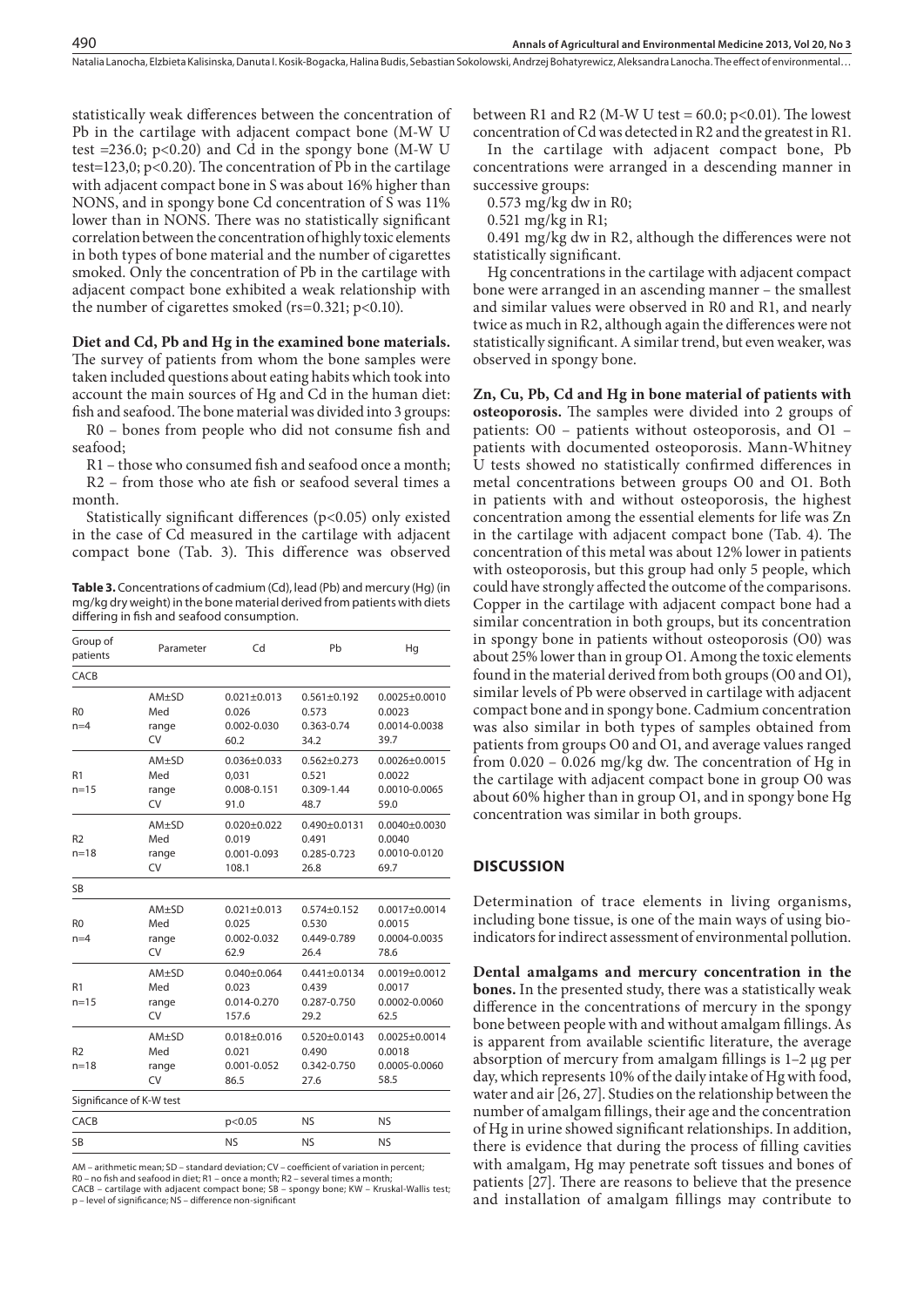**Table 4.** Concentrations of zinc (Zn), copper (Cu), lead (Pb), cadmium (Cd) and mercury (Hg) (in mg/kg dry weight) in bone material derived from patients with and without osteoporosis.

| Material     | Parameter    | Zn                | Cu                    | Pb                        | Cd                         | Hg                            |
|--------------|--------------|-------------------|-----------------------|---------------------------|----------------------------|-------------------------------|
| $O_0$ , n=32 |              |                   |                       |                           |                            |                               |
| CACB         | AM±SD<br>Med | 89.7±23.5<br>86.5 | $0.80 + 0.42$<br>0.74 | $0.530 \pm 0.21$<br>0.490 | $0.022 \pm 0.016$<br>0.026 | $0.0026 \pm 0.0022$<br>0.0030 |
|              | range        | 54.3-163.9        | $0.21 - 1.78$         | 0.280-1.440               | $0.001 - 0.038$            | 0.0010-0.0123                 |
|              | CV           | 26.2              | 52.4                  | 40.1                      | 52.4                       | 71.4                          |
| <b>SB</b>    | AM±SD        | 83.9±21.8         | $0.68 + 0.36$         | $0.500 \pm 0.143$         | $0.030 + 0.050$            | $0.0021 \pm 0.0013$           |
|              | Med          | 79.6              | 0.57                  | 0.481                     | 0.023                      | 0.0017                        |
|              | range        | 44.2-160.5        | $0.23 - 1.89$         | 0.290-0.799               | $0.001 - 0.269$            | 0.0002-0.0060                 |
|              | CV           | 25.9              | 53.7                  | 28.6                      | 161.1                      | 63.7                          |
|              |              |                   | $O1, n=5$             |                           |                            |                               |
| CACB         | AM±SD        | $79.2 \pm 12.6$   | $0.71 \pm 0.20$       | $0.506 \pm 0.153$         | $0.056 \pm 0.064$          | $0.0037 + 0.0019$             |
|              | Med          | 77.1              | 0.76                  | 0.496                     | 0.025                      | 0.0019                        |
|              | range        | 62.2-159.6        | $0.45 - 0.90$         | 0.310-0.689               | $0.002 - 0.151$            | 0.0019-0.0065                 |
|              | CV           | 15.9              | 28.5                  | 30.1                      | 115.6                      | 53.3                          |
| <b>SB</b>    | AM±SD        | 78.2±21.3         | $0.62 \pm 0.32$       | $0.510 \pm 0.150$         | $0.021 \pm 0.012$          | $0.0022 \pm 0.0011$           |
|              | Med          | 76.3              | 0.72                  | 0.470                     | 0.0020                     | 0.0018                        |
|              | range        | 49.5-107.7        | $0.18 - 0.99$         | 0.346-0.746               | 0.002-0.034                | 0.0011-0.0042                 |
|              | <b>CV</b>    | 27.2              | 51.5                  | 29.6                      | 55.9                       | 53.2                          |
|              |              |                   | 00 vs 01              |                           |                            |                               |
| CACB         | U            | <b>NS</b>         | <b>NS</b>             | <b>NS</b>                 | <b>NS</b>                  | <b>NS</b>                     |
|              | p            |                   |                       |                           |                            |                               |
| <b>SB</b>    | U<br>P       | <b>NS</b>         | <b>NS</b>             | <b>NS</b>                 | <b>NS</b>                  | <b>NS</b>                     |

O0 – patients without osteoporosis; O1 – patients with documented osteoporosis; n – number patients; AM – arithmetic mean; SD – standard deviation; Med – median;

CV – coefficient of variation in percent; CACB – cartilage with adjacent compact bone; SB – spongy bone; M-W U – Mann-Whitney U test; p – level of significance;

NS – difference non-significant

increased concentrations of Hg in human bones, as suggested by the presented results and the finding of the Scientific Committee on Emerging and Newly Identified Health Risks contained in the report by Mutter [27]. It should be noted, however, that in scientific literature no information was found on the specific concentration of mercury in skeletal pieces in relation to amalgam dental fillings.

**Smoking and the concentrations of toxic metals in the bones.** As a result of smoking, the human body accumulates significant amounts of Cd and Pb. It has been reported that smoking 20 cigarettes per day causes a gradual increase in Cd content in the blood, and sometimes also in bone [28]. Jurkiewicz et al. [29] found that the concentration of Cd in the spongy layer of the femur in those smoking more than 20 cigarettes per day was more than two times higher than in non-smokers. This metal has a negative impact on calcium metabolism and therefore why smoking is considered to be a major risk factor for osteoporosis and related bone fractures [29, 30, 31, 32]. Brodziak-Dopierala et al. [30] found the greatest concentrations of Pb and Cd in addicted smokers; they amounted to approximately 8 mg/kg and 0.4 mg/kg dw, respectively. In the presented study, the inhabitants of north-western Poland who had smoked over 20 cigarettes a day had a lower concentration of Pb and Cd in the cartilage with adjacent compact bone (0.586 and 0.028 mg/kg dw, respectively), compared to values given by Brodziak-Dopierala et al. [30] for heavy smokers from the Silesian agglomeration. It is possible that the increased accumulation of Pb and Cd in patients studied by Brodziak-Dopierala et al. [30] was due to environmental pollution and also compulsive and long-term cigarette smoking.

In the presented study, Pb concentration was higher in the cartilage of smokers than in non-smokers, similar

to Jurkiewicz et al. [33]. In patients from north-western Poland this may reflect the associated increased exposure to this metal with tobacco smoking. In some older patients from other regions of Poland who were life-long smokers, even higher concentrations of Pb and Cd were detected in the spongy bone of the femoral head. Brodziak-Dopierala et al. [34], observed  $~4$  mg Pb/kg and  $~0.2$  mg Cd/kg dw in the same material, which is several times more than in the bone material analyzed in this study. In the cartilage of patients studied by Brodziak-Dopierala et al. [34], Pb and Cd concentrations were >10 and >0.65 mg/kg dw, respectively, which was even greater than in the spongy bone of the femur.

491

For patients from north-western Poland, similar to the inhabitants of Upper Silesia, there was no statistically significant correlation between the concentrations of highly toxic elements in the cartilage or spongy bone and the number of cigarettes smoked [29].

**Food preferences and concentrations of toxic metals in the bones.** A varied diet, for example, rich in fish and seafood, may increase the accumulation of Hg, Cd and Pb in humans. Research has shown that in recent years a large amount of consumed aquatic invertebrates (e.g. molluscs and crustaceans) can be a source of Cd intoxication [35]. According to the European Community Regulations [5] the acceptable weekly intake of Hg and Cd in food (Provisional Tolerable Weekly Intake, PTWI), is 5 and 7 µg per kg of body weight, respectively, and in the flesh of fish Hg levels should not exceed 1 mg/kg ww. Fish available on the Polish market, with the exception of butterfish, do not demonstrate high exposure to Hg (i.e. not higher than 0.73 mg Hg/kg).

Elevated levels of this metal in the bodies of Poles that are associated with the consumption of fish are seasonal, related to increased consumption during Christmas. In this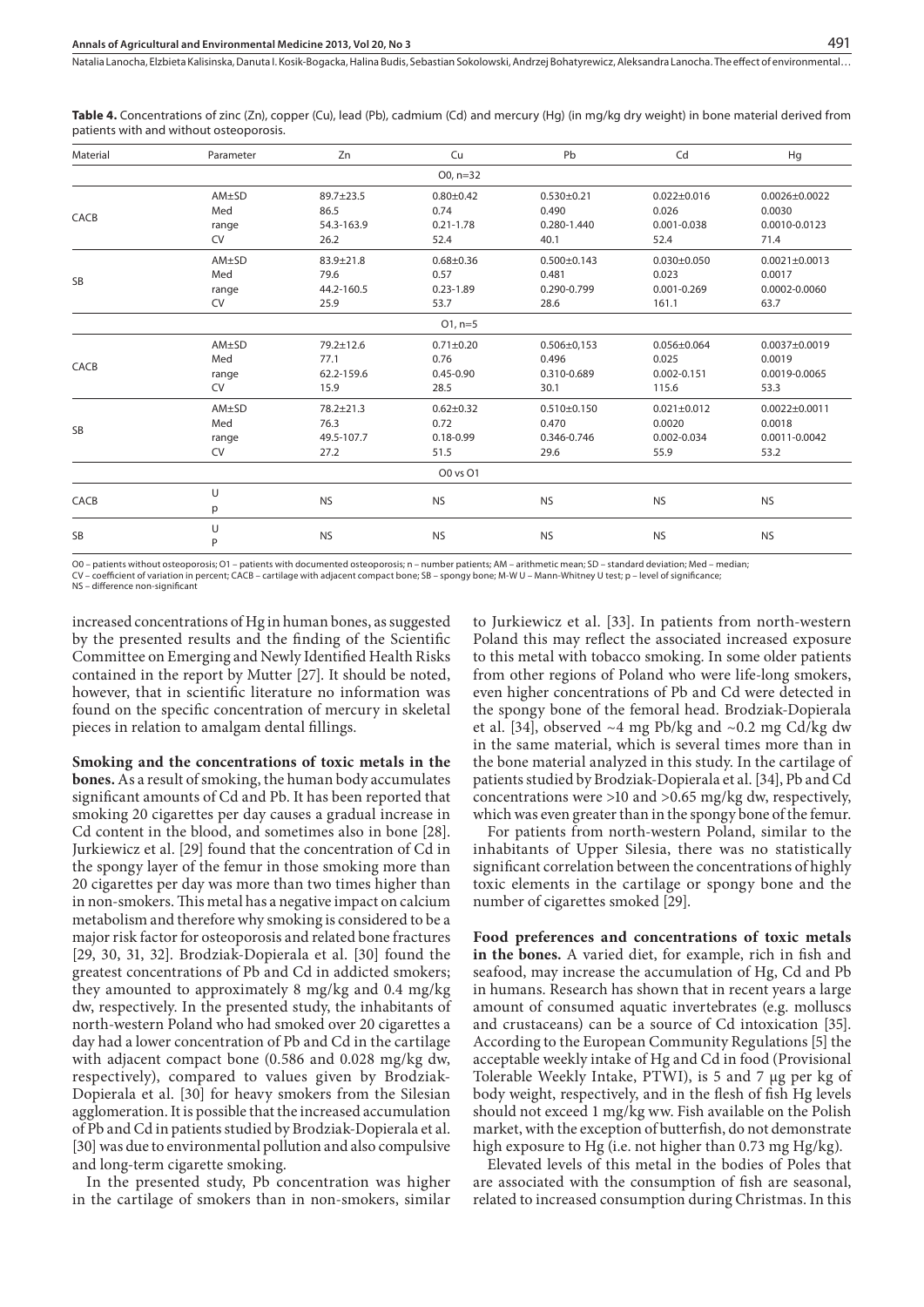study, in patients from Szczecin and surrounding areas there existed some differences in the concentrations of Hg in bones between individuals regularly consuming fish and seafood, and people not preferring such a diet. The concentrations of Hg in the cartilage with adjacent compact bone were the lowest and similar in the groups of patients who do not or only rarely eat fish and seafood (<0.0025 mg/kg), and almost twice as high among those consuming fish and seafood several times a month (0.0040 mg/kg). However, the differences were not statistically significant. To some extent, these results may suggest that a diet rich in fish and seafood contributed to the observed differences in the concentrations of Hg in the cartilage with adjacent compact bone derived from femoral heads of inhabitants of Szczecin and the surrounding area.

492

#### **Bone diseases and the concentrations of toxic metals.**

Concentrations of Pb and Cd have been determined in different types of human bones. Most studies relate to bone material obtained during hip replacement. Jurkiewicz et al. [29] studied the concentration of Cd in the head of femur bones with symptoms of degenerative changes. They found a higher Cd concentration in the articular cartilage (0.07 mg/ kg dw) compared to the spongy bone and compact bone. In both these materials, the concentration of Cd was 0.05 mg/kg dw. This indicates the facilitated penetration of Cd into the affected area of the articular cartilage [29]. A similar study conducted in Szczecin showed a higher Cd concentration in the spongy bone (0.026 mg/kg dw) compared to the cartilage with adjacent compact bone (0.021 mg/kg dw), but the difference between these mean values was not statistically significant.

Pb and Cd in bone tissue were found to be important factors in the occurrence of osteoporosis [36]. In the case of certain medical conditions (*osteoporosis, osteoarthritis*), various researchers report typical, reduced or elevated concentrations of heavy metals, including Pb and Cd. Wiechula et al. [14] found that Pb concentration in the femoral head of patients with *coxarthrosis* was about 3 mg Pb/kg and Cd 0.07 mg Cd/ kg. The reported values are consistent with those reported by Jurkiewicz et al. [33] for the spongy bone of the femoral head in patients with osteoporosis. In comparison to the quoted values, in the presented study different toxic concentrations of these metals were detected in spongy bone in the examined north-western Polish population. Concentrations of Pb and Cd in patients were 0.470 and 0.020 mg/kg dw, respectively, i.e. 540% and 250% lower compared to Wiechula et al. [14]. The data is therefore very divergent and interpretation difficult and ambiguous because the increased concentrations of toxic metals in the bones may have been induced not only by diseases, but also by different environmental factors, including diet, smoking and place of residence.

## **CONCLUSIONS**

Analysis of the impact of environmental factors on the concentration of metals in the bones of patients showed the influence of:

• amalgam dental fillings on the concentration of Cu in the cartilage with adjacent compact bone and Hg concentration in spongy bone. The highest concentration of Cu and Hg were found in people with multiple amalgam fillings;

- cigarette smoking on the concentration of Pb in the cartilage with adjacent compact bone and Cd in the spongy bone; a higher concentration of Pb was detected in smokers, and Cd in non-smokers, although these differences were not statistically significant;
- a diet rich in fish and seafood on the concentration of Cd in the cartilage with adjacent compact bone; its concentration was the greatest in people who ate fish or seafood once a month.

#### **Acknowledgments**

The study was financed as Research Project No. NN 404 507738 by the Polish Ministry of Education from the resources for the years 2010–11.

### **REFERENCES**

- 1. Berglund M, Akesson A, Bjellerup P, Vahter M. Metal-bone interactions. Toxicol Lett. 2000; 112: 219–225.
- 2. Duruibe JO, Ogwuegbu MOC, Egwurugwu JN. Heavy metal pollution and human biotoxic effects. Int J Phys Sci. 2007; 2: 112–118.
- 3. Senczuk W. Modern toxicology. PZWL, 2006, Warsaw [in Polish].
- 4. Agency for Toxic Substances and Disease Registry (ATSDR). Toxicological Profile for Copper. US Department of Health and Human Services, Public Health Service, 2004, Atlanta, GA, USA.
- 5. Official Journal of the European Union. Commission Regulation (EC) No 1881/2006 of 19 December 2006 setting maximum levels for certain contaminants in foodstuffs.
- 6. Smrck V. Trace elements in bone tissue. Charles University in Prague. The Karolinum Press, Prague, 2005.
- 7. Charles CH, Cronin MJ, Conforti NJ, Dembling WZ, Petrone DM, McGuire JA. Anticalculus efficacy of an antiseptic mouthrinse containing zinc chloride. J Am Dent Assoc. 2001; 132: 94–98.
- 8. Kabata-Pendias A, Pendias H. Biogeochemistry of trace elements. PWN, Warsaw, 1999.
- 9. Kaye P, Young H, O'Sullivan I. Metal fume fever: a case report and review of the literature. Emerg Med J. 2002; 19: 268–269.
- 10. Nielsen FH, Milne DB. A moderately high intake compared to a low intake of zinc depresses magnesium balance and alters indices of bone turnover in postmenopausal women. Eur J Clin Nutr. 2004; 58:703–710.
- 11. HELCOM. Heavy metal pollution to the Baltic Sea in 2004. HELCOM Baltic Sea Environment Proceedings No 108, 2007, pp 33.
- 12. Gerhardsson L, Akantis A, Lundstrom NG, Nordberg GF, Schutz A, Skerfving S. Lead concentrations in cortical and trabecular bones in deceased smelter workers. J Trace Elem Med Biol. 2005; 19: 209–215.
- 13. Jurkiewicz A, Wiechula D, Nowak R, Loska K. Lead content in the femoral heads of inhabitants of Silesia (Poland). J Trace Elem Med Biol. 2005; 19: 165–170.
- 14. Wiechula D, Jurkiewicz A, Loska K. An assessment of natural concentrations of selected metals in the bone tissues of the femur head. Sci Total Environ. 2008; 406: 161–167.
- 15. Zeng X, Jin T, Zhou Y, Nordberg GF. Changes of serum sex hormone levels and MT mRNA expression in rats orally exposed to cadmium. Toxicology 2003; 186: 109–118.
- 16. Huff J, Lunn RM, Waalkes MP, Tomatis L, Infante PF. Cadmiuminduced cancers in animals and in humans. Int J Occup Environ Health 2007; 13: 202–212.
- 17. Frery N, Nessmann C, Girard F, Lafond J, Moreau T, Blot P, Lellouch J, Huel G. Environmental exposure to cadmium and human birthweight. Toxicology 1993; 79: 109–118.
- 18. Shiverick KT, Salafia C. Cigarette smoking and pregnancy I: ovarian, uterine and placental effects. Placenta 1999; 20: 265–272.
- 19. UNEP. Global Mercury Assessment. UNEP Chemicals, Switzerland, Geneva, 2002, pp: 1–270.
- 20. AMAP/UNEP. Technical Background Report to the Global Atmospheric Mercury Assessment. Arctic Monitoring and Assessment Programme/ UNEP Chemicals Branch, 2008, pp.159.
- 21. Debski B, Olendrzynski K, Cieslinska J, Kargulewicz I, Skoskiewicz J, Olecka A, Kania K. An emission inventory of SO, NO, NH, dusts, heavy metals, NMVOCs, POPs in Poland in 2007. KASHUE, Environmental Protection Institute, Warsaw, 2009, pp 92 [in Polish].